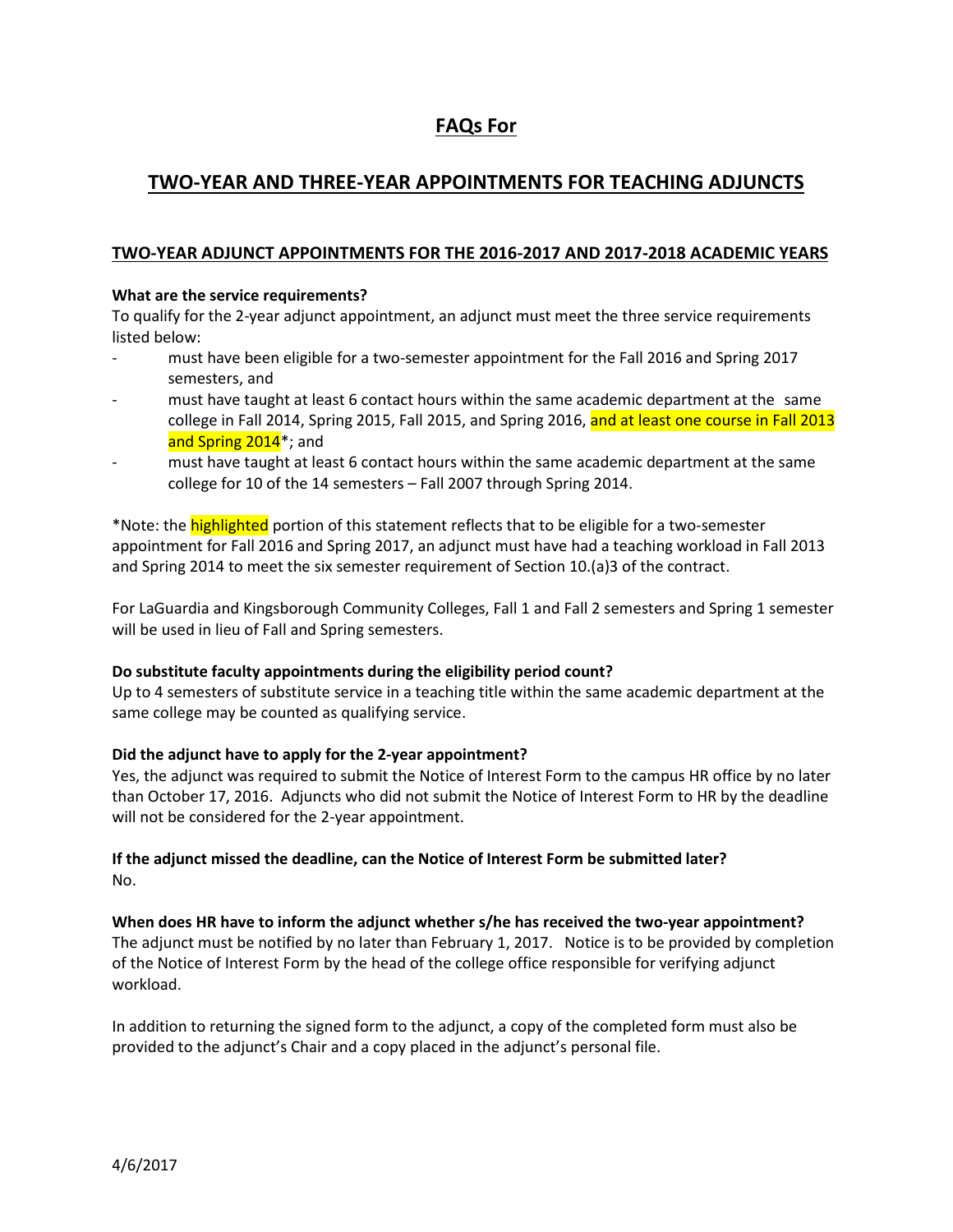The campus must also provide a reappointment letter to the adjunct on or before May 15, 2017, informing the adjunct of the appointment for the Fall 2017 - Spring 2018 semesters. Note that the first year of the 2-year appointment is Fall 2016 - Spring 2017. OHRM will provide an updated sample reappointment letter to support compliance with Unemployment Insurance requirements.

# **Will an adjunct who has received a 2-year adjunct appointment be considered for a second 2-year adjunct appointment?**

No, this is a one-time transition appointment running from Fall 2016 through Spring 2018.

# **Will the adjunct who has applied for and received a 2-year appointment be considered for a threeyear appointment?**

Yes, the adjunct will be considered for a 3-year appointment during the 2017-18 academic year, to be effective **beginning Fall 2018**, subject to the criteria set forth in the FAQs on the 3-year appointment.

# **May an adjunct withdraw the "Notice of Interest" form for the 2-year adjunct appointment?**

Yes, the adjunct may withdraw the form up until December 1, 2016. The adjunct should come to the HR office and request the form back. HR should document that the adjunct has withdrawn the Notice of Interest Form.

Alternatively, the adjunct may send an email requesting the withdrawal of the form. In this case, HR must send a confirmation email to the adjunct's campus email confirming the withdrawal.

# **If the adjunct retracts the application, can s/he resubmit it later?**

No, since the October 17, 2016 deadline for submitting the "Notice of Interest" form has passed.

# **Is HR or some other office responsible for answering questions about service requirements?**

HR should answer questions on whether the adjunct meets the service requirements for the 2-year appointment, unless the President has designated another office to take the lead in implementing this program, in which case questions may be referred to the designated office.

# **How will the college manage the accrual and use of personal illness/emergency leave for adjuncts in the 2-year appointment?**

The adjunct will receive 12 hours per year of personal illness/emergency leave while on a 2-year appointment, in lieu of the  $1/15<sup>th</sup>$  of the total number of clock hours in a particular session or semester provided in Section 14.8 of the PSC/CUNY agreement. These 12 hours can be used in the Fall or Spring semesters, but not during a winter or summer session appointment. If the adjunct is appointed to teach during a winter or summer session, the adjunct will continue to receive personal illness/emergency leave for a period of 1/15 of the total number of clock hours in the particular session in accord with Section 14.8 of the collective bargaining agreement. The 1/15 period of leave may only be used within that particular session and may not be carried over to another session or semester.

For Fall 2016 and Spring 2017: HR will credit 6 hours for Fall 2016, less the number of hours of personal leave already used during the fall semester, if any, and 6 hours for Spring 2017. HR should instruct the academic departments to provide a report to HR at the end of the spring 2017 semester accounting for all time used during Fall 2016 and Spring 2017.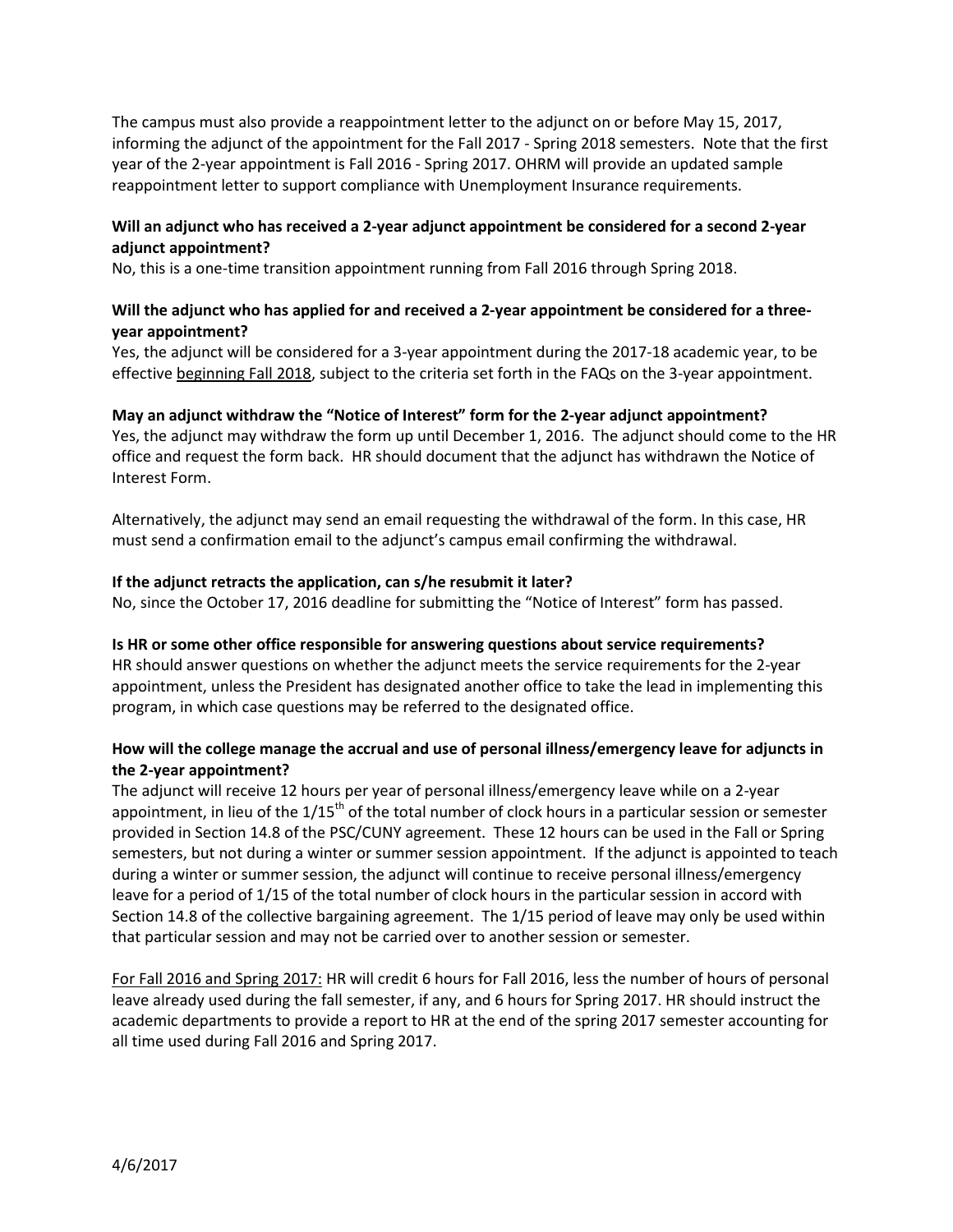Fall 2017 – Spring 2018: HR will credit 12 hours, in addition to any leave carried over from the prior academic year. HR should instruct the academic departments to provide a report to HR at the end of the spring 2018 semester accounting for all time used during Fall 2017 and Spring 2018.

If the adjunct uses more leave time than s/he has accumulated, the departments should be instructed to inform HR as soon as possible for payroll deduction.

# **Does the adjunct have to provide relevant documentation to request leave?**

The adjunct must request such leave in writing and in advance, where possible, and the reason must be satisfactory to the chair or supervisor. If it is not possible to make such request in advance, the department chair or supervisor should be informed of the need for the leave as soon as possible. It is up to the Chairperson or supervisor whether to require supporting documentation.

# **If the adjunct receives a 3-year appointment starting in Fall 2018, can the adjunct carry over the unused hours (up to 24 hours) earned during the 2-year appointment?**

Yes, the adjunct can carry over unused leave time to the 3-year appointment. An adjunct cannot carry over the leave to another CUNY title (e.g., substitute faculty appointment).

#### **Does the adjunct ever get paid out for the unused leave?**

No. The leave applies to the 2-year and 3-year adjunct appointments only and cannot be carried over to another title or be paid out upon separation.

# **Are 2-year appointments subject to changes in curriculum or insufficiency of registration?**

Yes. An adjunct may lose a course(s) if registration is low or there is a curriculum change prior to the start of any given semester. The adjunct must be notified as soon as these facts are known to the appropriate college authorities. A reduction in course assignment for one (1) semester does not impact the remaining semesters of the adjunct's 2-year appointment, which, independently remain subject to sufficiency of registration and/or changes in curriculum.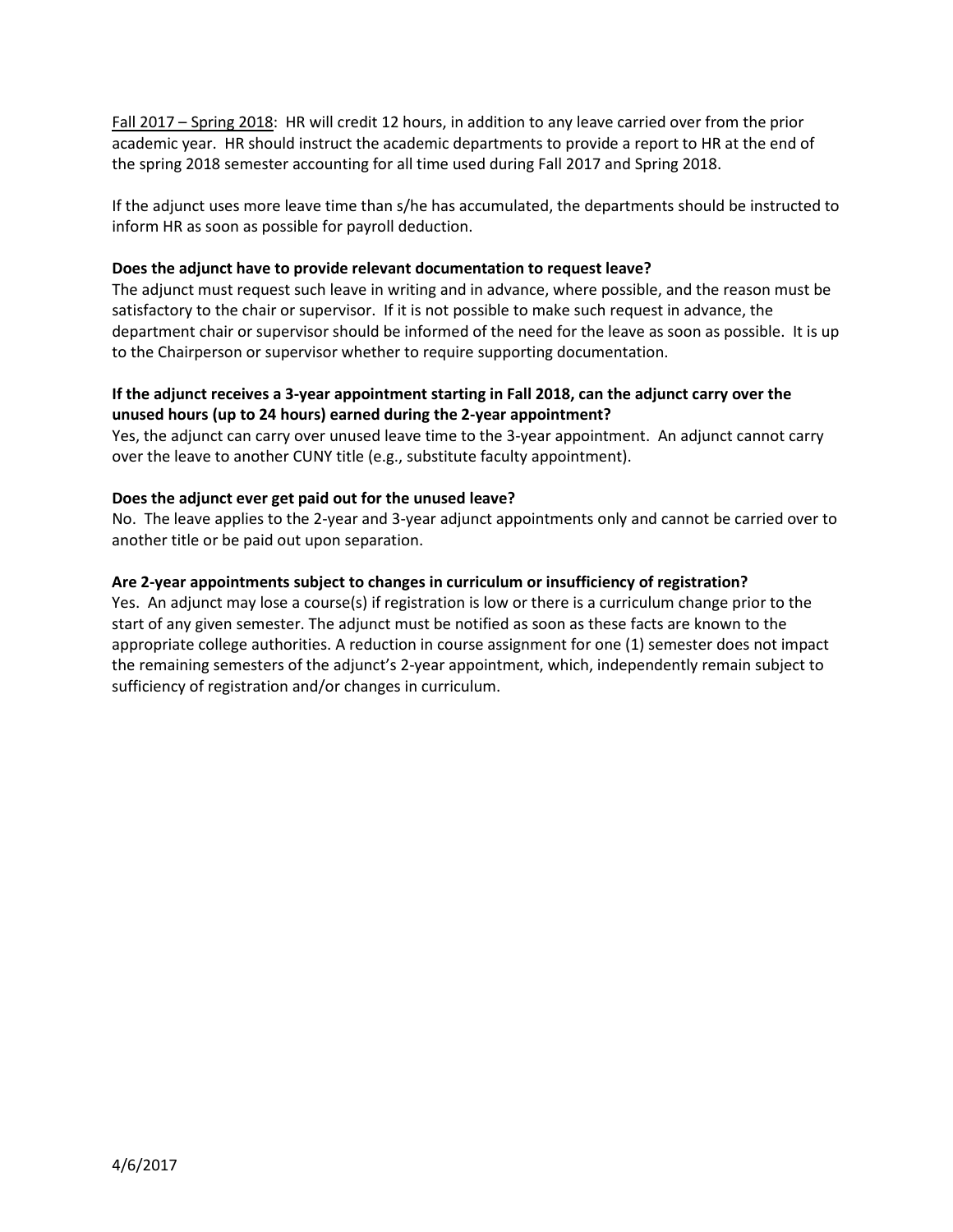# **INITIAL 3-YEAR ADJUNCT APPOINTMENTS (Fall 2017 THROUGH SRPING 2020)**

### **What are the service requirements?**

The adjunct must have taught at least 6 contact hours within the same academic department at the same college for 10 consecutive semesters, excluding summer and winter sessions, from Fall 2012 through Spring 2017.

For LaGuardia and Kingsborough Community Colleges, Fall 1 and Fall 2 semesters and Spring 1 semester will be used in lieu of Fall and Spring semesters.

#### **Do substitute faculty appointments during the eligibility period count?**

Up to 4 semesters of substitute service in a teaching title within the same academic department at the same college may be counted as qualifying service.

# **Does the adjunct qualify for the 3-year appointment if s/he taught 6 contact hours for the 10 consecutive semesters at the same college but NOT in the same department?** No. The adjunct must have taught in the same academic department.

#### **Is HR or some other office responsible for answering questions about service requirements?**

HR should answer questions on whether the adjunct meets the service requirements for the 3-year appointment, unless the President has designated another office to take the lead in implementing this program, in which case questions may be referred to the designated office.

#### **What other criteria does the adjunct have to meet to be granted a 3-year appointment**?

Besides meeting the service requirements, an adjunct must receive a positive recommendation from the department P & B Committee and from the college president or his/her designee (e.g., Provost or Dean), based upon a comprehensive review of the adjunct's performance and an assessment of the fiscal and programmatic needs of the department and/or college.

# **When must the adjunct be informed whether s/he has received the 3-year appointment?**

The adjunct must be notified on or before May 15, 2017, whether s/he is being recommended for a 3 year appointment for the academic years 2017-18, 2018-19, and 2019-2020, or whether s/he is being non-reappointed. OHRM will provide sample reappointment letters to support compliance with the Unemployment Insurance requirements.

# **Even if an adjunct meets the service requirements for a 3-year appointment, may the department P&B recommend the adjunct for a 1-year appointment?**

In rare instances, if the department P & B Committee does not recommend a 3-year appointment, but feels that the adjunct may benefit from a 1-year appointment with additional guidance, the adjunct may receive a one (1) year reappointment for academic year 2017-2018. The one (1) year reappointment letter should provide at least 6 contact hours for the Fall 17 and Spring 18 semesters. During the 1-year appointment, the adjunct must be considered for a 3-year appointment effective fall 2018.

# **If an adjunct does not meet the service requirements for a 3-year appointment, will s/he be considered for the standard 1 or 2-semester appointment?**

Yes, Article 10.1. (a) 3 is still in effect.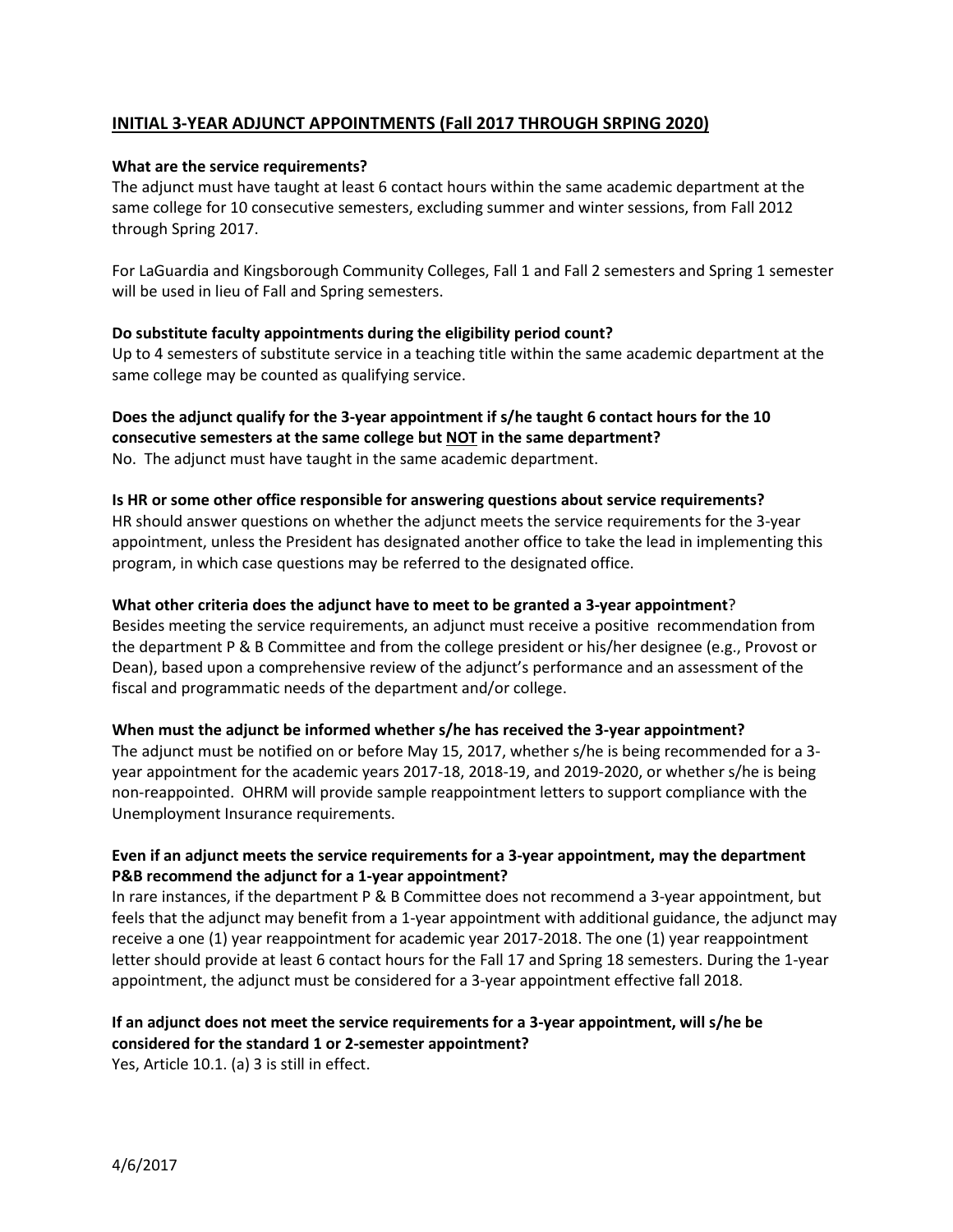### **May the adjunct decline to teach an assigned course during the 3-year appointment?**

Yes, the adjunct may decline to teach one (1) course. The department is not under any obligation to make up the deficit. The department must be instructed to inform HR, so that salary can be adjusted accordingly.

If the adjunct declines to teach more than one (1) course during the 3-year period, the 3-year appointment will be considered null and void. The department should be instructed to inform HR accordingly.

#### **Does the 3-year appointment affect the adjunct's winter and summer session teaching workload?**

No. The 3-year appointment does not guarantee assignments during winter and summer sessions. Adjunct workload limitations for winter and summer sessions remain in effect.

#### **What if the adjunct is not assigned at least 6 contact hours in a semester?**

If the department is unable to assign 6 contact hours in a given semester, the department chair shall offer the adjunct one of the two following options:

• a non-teaching adjunct appointment for an equivalent number of hours during the current semester. For this purpose, one (1) non-teaching hour shall be deemed equivalent to 0.4 teaching contact hour.

*Example*: *An adjunct is assigned 3 contact hours during a semester instead of 6 contact hours. To make up the deficit in the current semester, the department may give the adjunct a nonteaching adjunct appointment of 112.5 hours at the appropriate non-teaching adjunct rate.*

• an additional teaching assignment to make up the deficit within the following two (2) semesters or summer session.

# **The adjunct has health insurance coverage through the New York City Health Benefits Program based on teaching at least 6 contact hours a semester. What happens if the adjunct is not assigned 6 contact hours for the semester?**

The department chair should make every effort to assign a non-teaching assignment in the same semester to make up the deficit and maintain health insurance. The adjunct should work with his/her Chair to notify HR as soon as possible if his/her health insurance coverage may be impacted.

# **May an adjunct take a semester off during the 3-year appointment?**

Under limited circumstances, an adjunct may seek to be excused for up to one (1) semester, without pay, for the following reasons: the adjunct's own illness; the need to care for an ill member in his/her immediate family; the need to care for a newborn child or newly-adopted child, adopted at up to 5 years of age; receipt of an academic grant or fellowship that involves full time commitment.

The adjunct must submit acceptable documentation to the college's HR office. If approved, the adjunct must be placed on unpaid leave of absence for the semester and upon return from leave, complete the remainder of his/her 3-year appointment.

The one (1) semester break does not extend the 3-year appointment and it does not disqualify the adjunct from consideration for another 3-year appointment at the conclusion of the current 3-year appointment.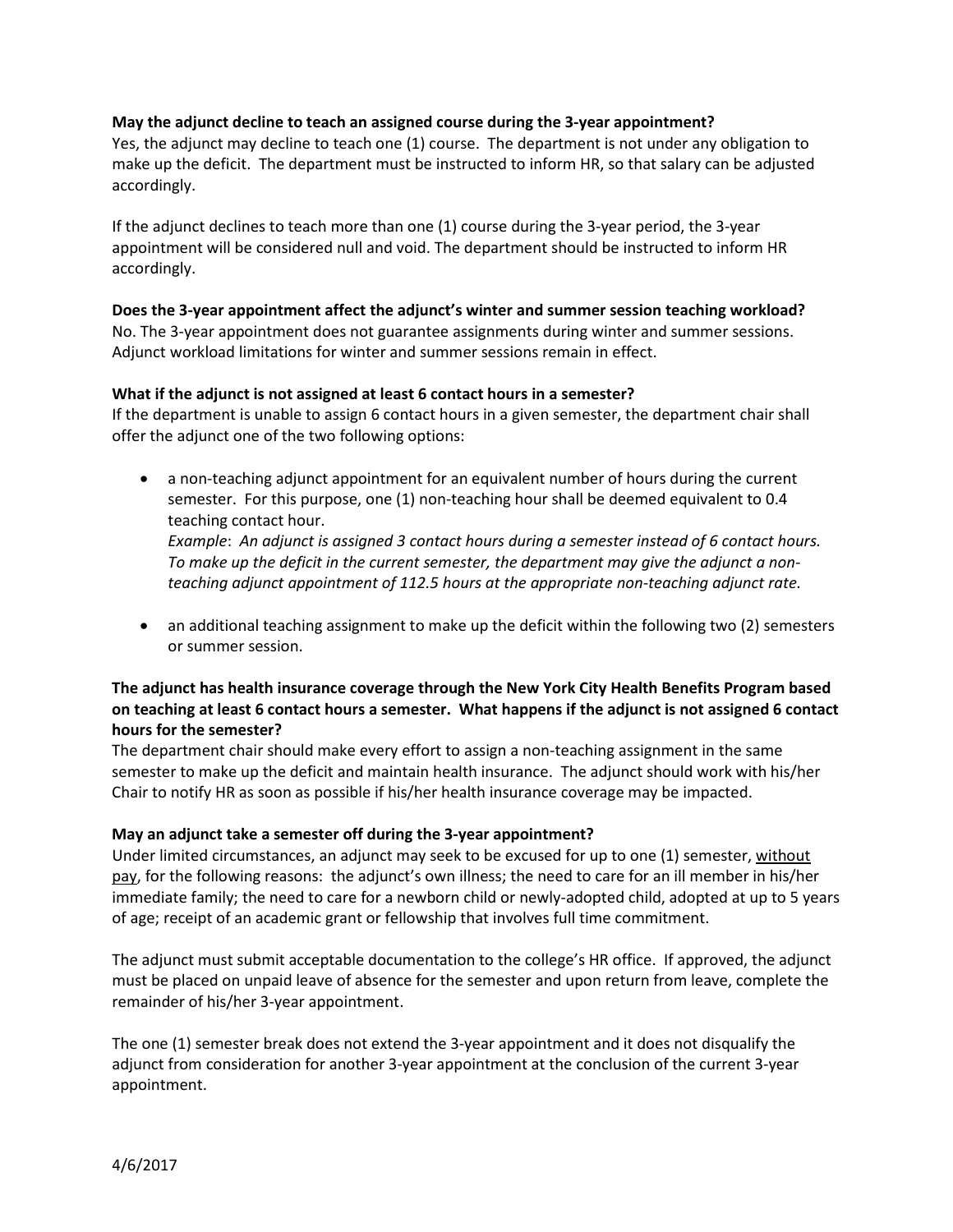**Will the adjunct be given an additional assignment within the 3-year appointment to make up the deficit caused by taking the semester off?** No.

# **What happens if the adjunct gets a substitute appointment in the same department at the college during the 3-year appointment period?**

The adjunct may serve as a full-time substitute and then revert back to the 3-year appointment at the end of the substitute appointment, if the 3-year appointment is still in effect, or be considered for a new 3-year appointment if the prior 3-year appointment has expired, so long as the pilot program is still in effect (i.e., a substitute appointment during the 3-year appointment period does not disqualify the adjunct from consideration for a second 3-year appointment).

# **Will the adjunct need to be evaluated during the 3-year appointment?**

Yes. As part of the evaluation, at least one (1) 50-minute teaching observation will be conducted during the 3-year period, and the adjunct must follow existing departmental policies regarding student evaluations. Department chairs may also conduct annual evaluations consistent with Section 18.3 c.

# **How will the college manage the accrual and use of personal illness/emergency leave for adjuncts in the 3-year appointment?**

The adjunct will be credited with 12 hours per year of personal illness/emergency leave in lieu of the  $1/15<sup>th</sup>$  of the total number of clock hours in a particular session or semester provided in Section 14.8. These 12 hours can be used in the Fall or Spring semesters, but not during a winter or summer session appointment. If the adjunct is appointed to teach during a winter or summer session, the adjunct will continue to receive personal illness/emergency leave for a period of 1/15 of the total number of clock hours in the particular session in accord with Section 14.8 of the collective bargaining agreement. The 1/15 period of leave may only be used within that particular session and may not be carried over to another session or semester.

# Fall 2017 - Spring 2018:

HR will credit 12 hours, effective August 25, 2017. HR should instruct the academic departments to provide a report to HR at the end of the spring 2018 semester accounting for all time used during Fall 2017 and Spring 2018.

# Fall 2018 – Spring 2019:

HR will credit 12 hours, effective August 25, 2018, in addition to any leave carried over from the prior academic year. HR should instruct the academic departments to provide a report to HR at the end of the spring 2019 semester accounting for all time used during Fall 2018 and Spring 2019.

#### Fall 2019 – Spring 2020:

HR will credit 12 hours, effective the first day of class in addition to any leave carried over from the prior two academic years. HR should instruct the academic departments to provide a report to HR at the end of the spring 2020 semester accounting for all time used during Fall 2019 and Spring 2020.

The departments should be instructed to inform HR as soon as possible if an adjunct uses more leave time than s/he has accumulated at any time during the 3-year period, so that appropriate payroll deductions may be made.

Accrued leave will be capped at 36 hours.